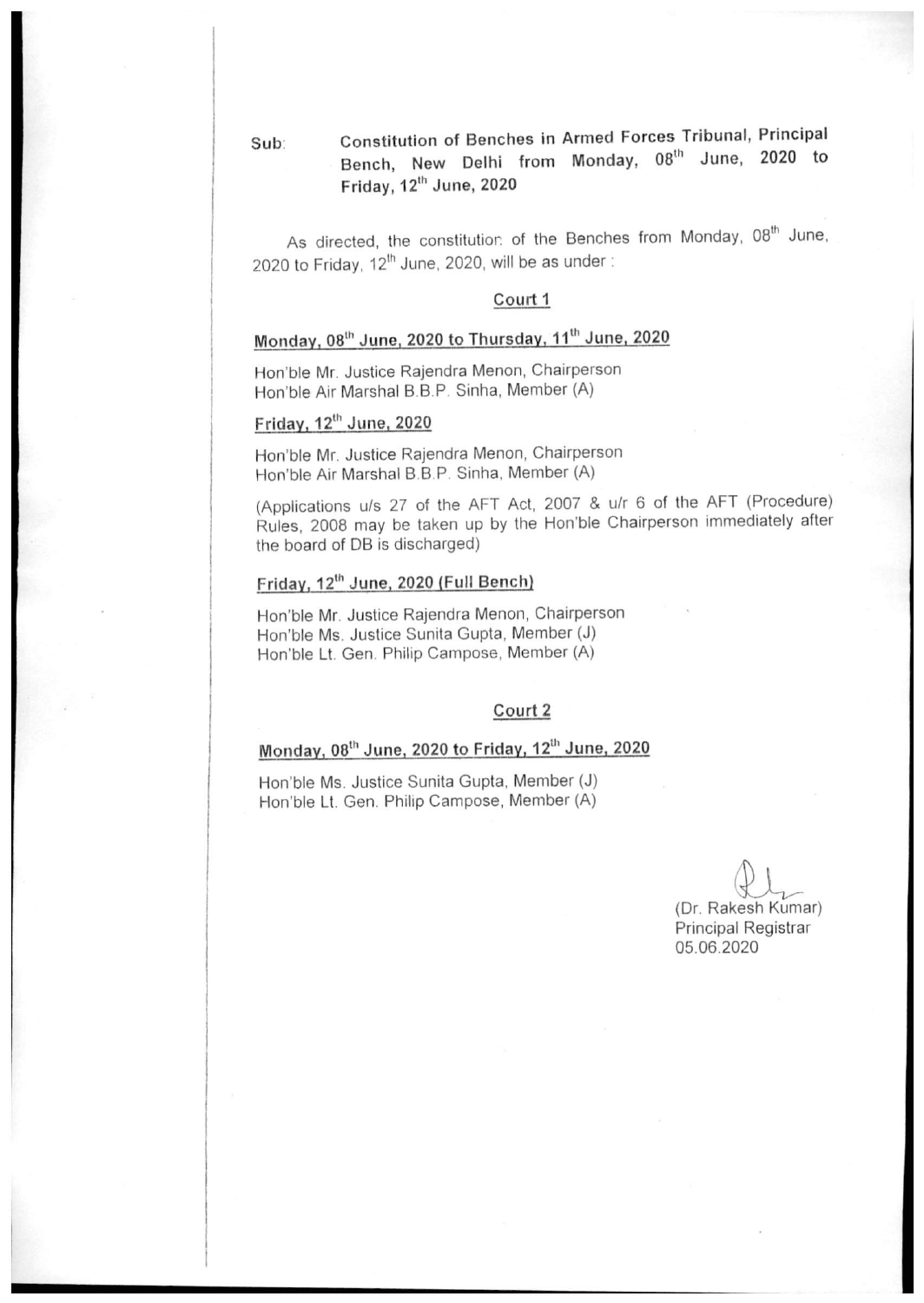# **ARMED FORCES TRIBUNAL, PRINCIPAL BENCH, NEW DELHI LIST OF BUSINESS**

**Date: 08-06-2020**

**Timing: 10:30 AM to 01.00 PM & 02.00 PM to 04.30 PM**

### **COURT No. 1 (Ground Floor)**

### **THIS BENCH WILL ASSEMBLE AFTER PRONOUNCEMENT OF JUDGEMENTS IN ITEM NO 1 TO 20 IN COURT NO 2.**

#### **CORAM:**

#### **HON'BLE THE CHAIRPERSON HON'BLE AIR MARSHAL B.B.P. SINHA**

| <u>S.</u><br>No. | Case No.                           | <b>Parties Name</b>                                                              | <b>Advocate for Petitioner /</b><br><b>Respondents</b> |
|------------------|------------------------------------|----------------------------------------------------------------------------------|--------------------------------------------------------|
|                  | <b>ADMISSION MATTERS</b>           |                                                                                  |                                                        |
| 1.               | OA 435/2020                        | JC-805864P Nb Sub/AEC Kishor Kumar Mr. Indra Sen Singh/Abhishek Singh<br>(Retd.) |                                                        |
|                  |                                    | V/s<br>UOI & Ors.                                                                | None                                                   |
| 2.               | OA 448/2020<br>with<br>MA 558/2020 | Hav/PA Priya Ranjan Dhada (No<br>6942448 H)                                      | Mr Indra Sen Singh & Abhishek<br>Singh                 |
|                  |                                    | V/s<br>UOI & Ors.                                                                | None                                                   |
| 3.               | OA 449/2020                        | Ris/Clk (SD) Chandan Singh (JC<br>246632 N)                                      | Mr Indra Sen Singh & Abhishek<br>Singh                 |
|                  |                                    | V/s<br>UOI & Ors.                                                                | None                                                   |
| 4.               | OA 550/2020                        | No. 14841223K Sep Rajesh Paul                                                    | Mr. RK Rastogi                                         |
|                  |                                    | V/s<br>UOI & Ors.                                                                | None                                                   |
| 5.               | OA (Appeal)<br>552/2020            | No 15429530 X Naik Shankar Ingali                                                | Mr. Vinay Pandey                                       |
|                  |                                    | V/s<br>UOI & Ors.                                                                | Dr. Vijendra Singh Mahndiyan                           |
|                  |                                    |                                                                                  |                                                        |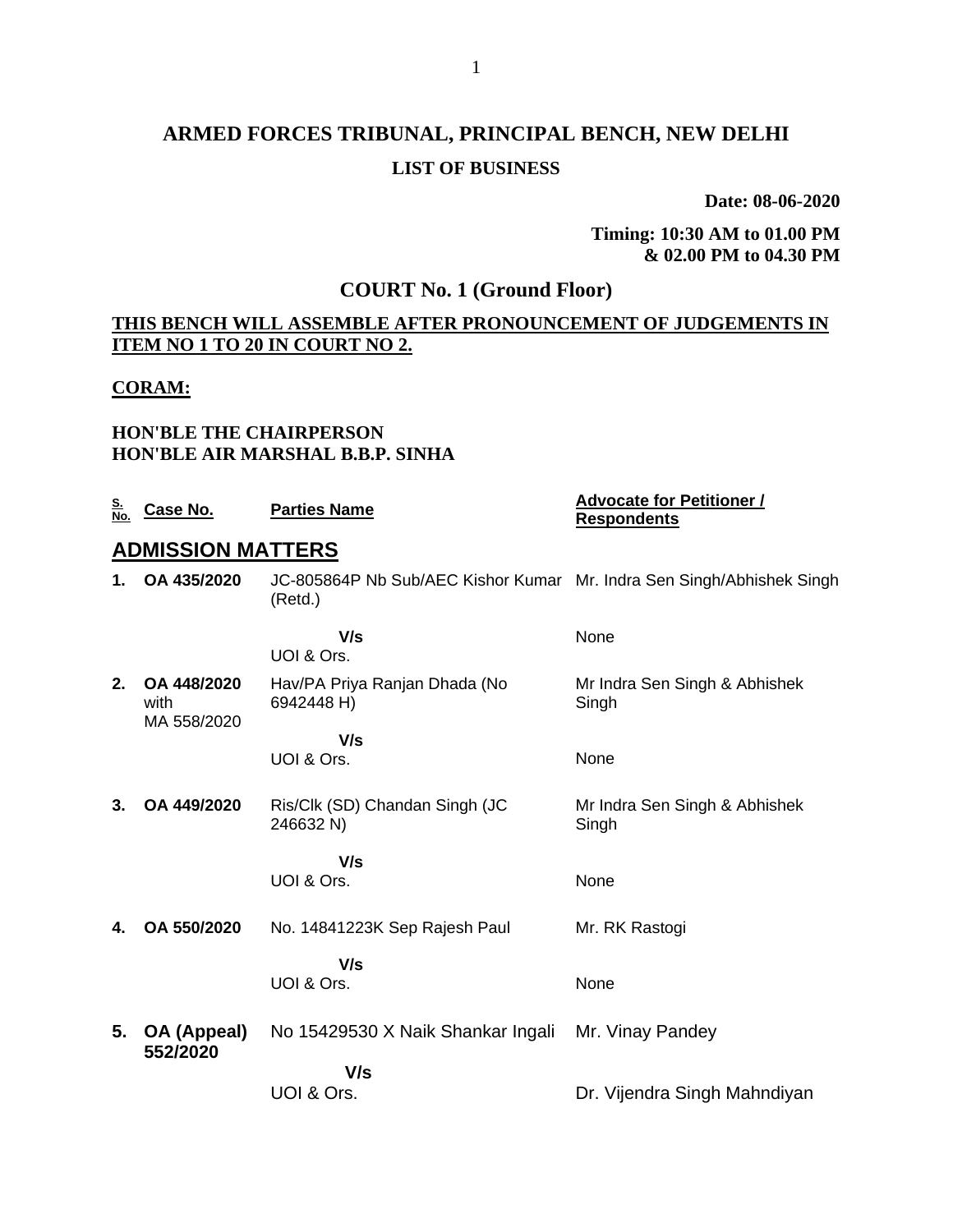| 6. | OA 569/2020                                 | No. 1577543L Ex Sep / DSC<br><b>Bhupender Singh</b> | Mr. US Maurya                |  |  |
|----|---------------------------------------------|-----------------------------------------------------|------------------------------|--|--|
|    |                                             | V/s<br>UOI & Ors.                                   | None                         |  |  |
| 7. | OA 570/2020                                 | Major Ravindra Singh Mahla (IC<br>72723-L)          | Mr. Anand kumar              |  |  |
|    |                                             | V/s<br>UOI & Ors.                                   | None                         |  |  |
| 8. | OA 576/2020                                 | Col Vinod Singh Gaur (No. 55027X)                   | Mr. Santhosh Krishnan        |  |  |
|    |                                             | V/s<br>UOI & Ors.                                   |                              |  |  |
|    | <u>MA (OTHERS)</u>                          |                                                     |                              |  |  |
| 9. | MA 702/2020<br>in                           | JC-844452-K Nb Sub / DSC Bichitra<br>nanda Swain    | Mr US Maurya                 |  |  |
|    | OA 2317/2019                                | V/s                                                 |                              |  |  |
|    |                                             | UOI & Ors                                           | Mr Arvind Patel              |  |  |
|    | 10. MA 703/2020<br>ın                       | JC 301746 F Sub Balarsen Padhi                      | Ajit Kakkar                  |  |  |
|    | OA 643/2019<br>(OA 436/2018)<br>(RB, Jammu) | V/s<br>UOI & Ors                                    | Dr. Vijendra Singh Mahndiyan |  |  |
|    | 11. MA 704/2020<br>ın                       | Nb Sub Muralidharan B (JC 768203 P)                 | Ajit Kakkar & Associates     |  |  |
|    | OA 1398/2019                                | V/s<br>UOI & Ors                                    | Mr Tarunvir Singh Khehar     |  |  |
|    | 12. MA 705/2020                             | Hav Dhanamjayulu M (14436693Y)                      | Mr Ajit Kakkar & Associates  |  |  |
|    | in<br>OA 391/2020                           | V/s<br>UOI & Ors                                    | Mr. Satya Ranjan Swain       |  |  |
|    | <b>PLEADINGS NOT COMPLETE</b>               |                                                     |                              |  |  |
|    | 13. OA 716/2019                             | HFL Ashok Kumar (Retd) (No 671967)                  | Mr Manoj Kr Gupta            |  |  |
|    | with<br>MA 1322/2019                        | V/s<br>UOI & Ors.                                   | Mr. Harish V Shankar         |  |  |
|    | 14. OA 724/2019                             | JC-762320K Sub Ved Prakash                          | Mr. S S Pandey & Associates  |  |  |

Mr. Satya Ranjan Swain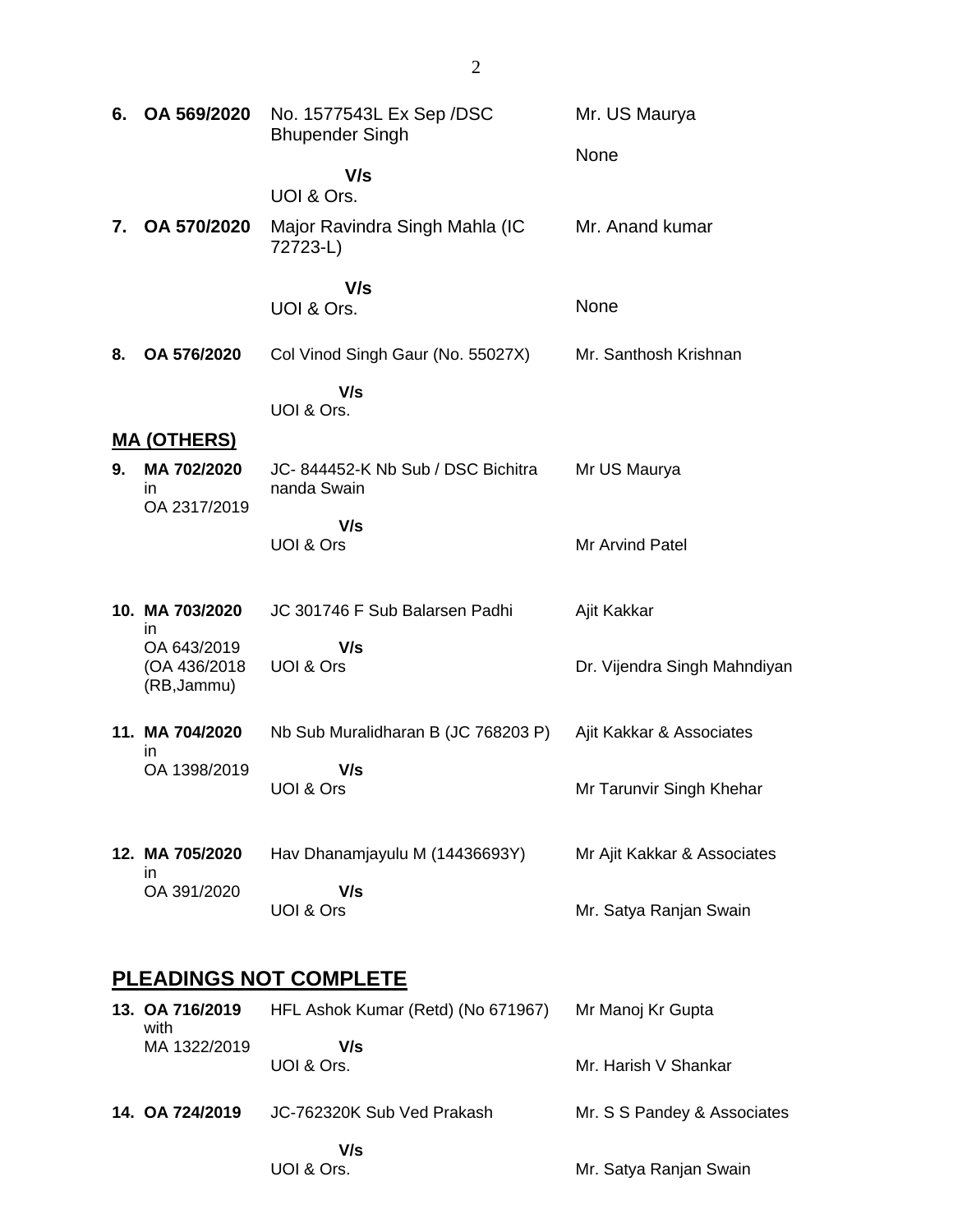**15. OA 1871/2019** with MA 2735/2019 No. 50621-Y Cdr Mukund Narayan Yeolekar (Retd.)  **V/s** UOI & Ors. Mr. Suhaas Ratna Joshi & Mr. Vaibhav Joshi Mr. Neeraj, Sr. CGSC **16. OA 1872/2019** with MA 2736/2019 & MA 695/2020 No. 40714-F Cdr Ram Kumar Jha (Retd.)  **V/s** UOI & Ors. Mr. Suhaas Ratna Joshi & Mr.Vaibhav Josh Mr Harish V Shankar **17. OA 1873/2019** with MA 2737/2019 & MA 696/2020 Cdr Ishwar Chandra Sharma (Retd) (No 40609 T)  **V/s** UOI & Ors. Mr Suhaas Ratna Joshi & Vaibhav Joshi Mr Harish V Shankar **18. OA 1874/2019** with MA 2738/2019 & MA 697/2020 Cdr Madhukar Joshi (Retd) (No 02053- R)  **V/s** UOI & Ors. Mr. Suhaas Ratna Joshi & Vaibhav Joshi Mr. Harish V Shankar **19. OA 1875/2019** with MA 2739/2019 & MA 698/2020 UOI & Ors. No. 40750-N Cdr Rakesh Kumar (Retd.)  **V/s** Mr. Suhaas Ratna Joshi & Mr. Vaibhav Joshi Mr Harish V Shankar **20. OA 1876/2019** with MA 2740/2019 No. 50724-F Cdr Anshuman Pattanaik (Retd.)  **V/s** UOI & Ors. Mr. Suhaas Ratna Joshi & Mr. Vaibhav Joshi Mr. V Pattabhi Ram **21. OA 1877/2019** with MA 2741/2019 & MA 699/2020 No. 40596-N Cdr Anil Kumar Sharma (Retd.)  **V/s** UOI & Ors. Mr. Suhaas Ratna Joshi & Mr. Vaibhav Joshi Mr Harish V Shankar **22. OA 1878/2019** with MA 2742/2019 & MA 700/2020 No. 40794-N Cdr Thomas Ravi Mathew (Retd.) V/s UOI & Ors. Mr. Suhaas Ratna Joshi & Vaibhav Joshi Mr Harish V Shankar **23. OA 1879/2019** with MA 2743/2019 & MA 701/2020 No. 02077W Cdr Subramanian Murali Krishnan (Retd.)  **V/s** UOI & Ors. Mr. Suhaas Ratna Joshi & Mr. Vaibhav Joshi Mr. Harish V Shankar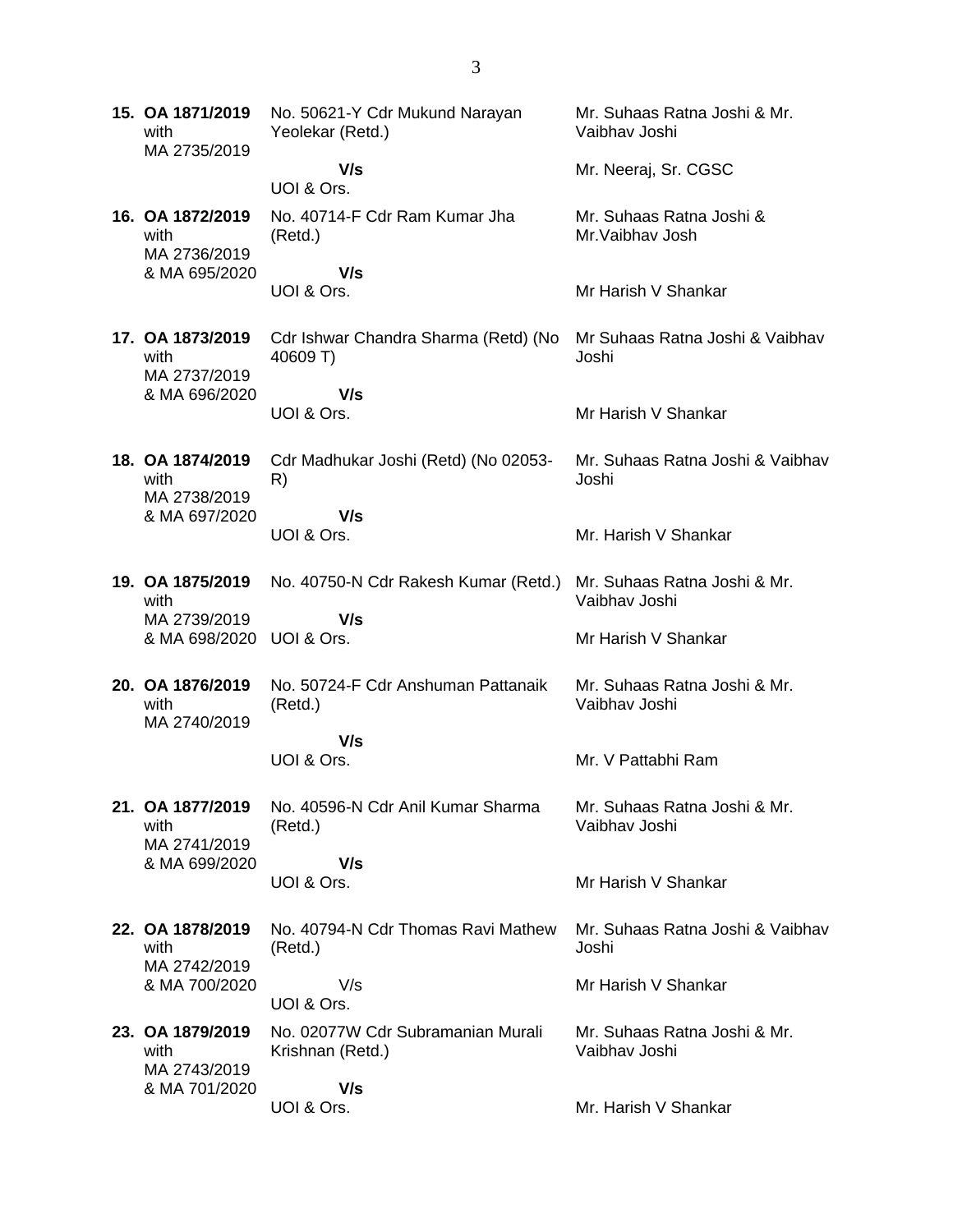**24. OA 2363/2019** No 14607921W Sep Yadav Radhey Shyam Shree Ram Mr Virender Singh Kadian

 **V/s**

Mr. J S Yadav

UOI & Ors.

## **PLEADINGS COMPLETE**

### **DATES WILL BE GIVEN BY THE TRIBUNAL OFFICER - ORDERS WILL BE UPLOADED ON THE WEBSITE**

| 25. OA 1029/2017<br>with | Ex Sgt K C Dutta                                         | Mr V S Kadian                     |
|--------------------------|----------------------------------------------------------|-----------------------------------|
| MA 791/2017              | V/s<br>UOI & Ors.                                        | Mr. Anil Gautam                   |
| 26. OA 1314/2018         | JC-377492H Sub Sattaru Lakshmana<br>Rao                  | Mr. SS Pandey                     |
|                          | V/s<br>UOI & Ors.                                        | Mr. Tarunvir Singh Khehar         |
| 27. OA 523/2019          | JC-702869N Nb Sub Lalit Mohan Butola Mr. Udit Chaturvedi |                                   |
|                          | V/s<br>UOI & Ors.                                        | Mr. K K Tyagi                     |
| 28. OA 1532/2019         | No 9101012K Ex Sep Minder Singh                          | Mr. Janak Raj Rana & Mr. IS Yadav |
|                          | V/s                                                      |                                   |
|                          | UOI & Ors.                                               | Mr. Karan Singh Bhati, Sr CGSC    |
| 29. OA 2314/2019         | Sep Surendra Kumar Dubey (No<br>15111402 Y)              | Mr Virender Singh Kadian          |
|                          | V/s<br>UOI & Ors.                                        | Mr. Karan Singh Bhati, Sr. CGSC   |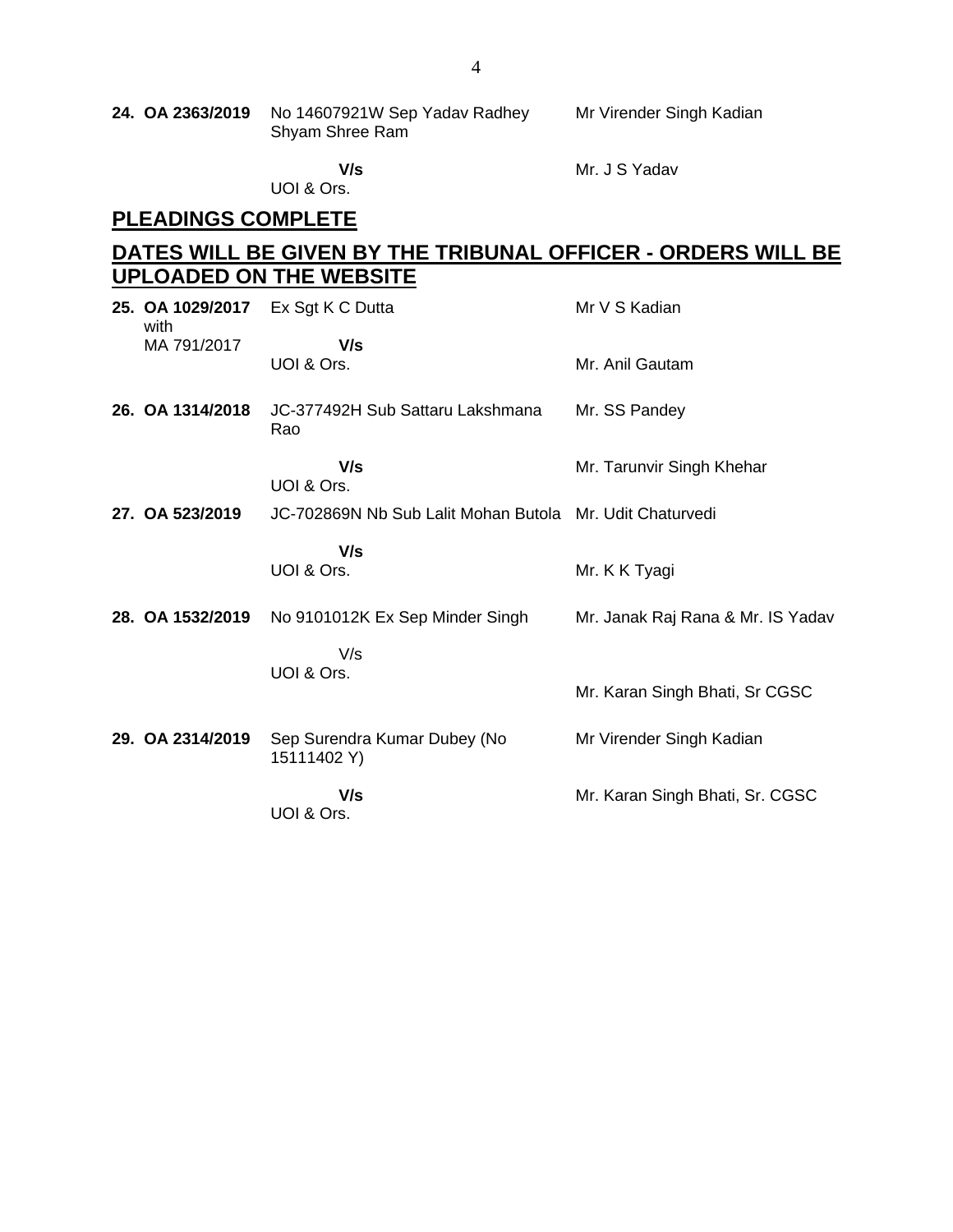## **ARMED FORCES TRIBUNAL, PRINCIPAL BENCH, NEW DELHI LIST OF BUSINESS**

**Date: 08-06-2020**

**Timing: 10:30 AM to 01.00 PM & 02.00 PM to 04.30 PM**

### **COURT No. 2 (Ground Floor)**

#### **CORAM:**

#### **HON'BLE MS. JUSTICE SUNITA GUPTA HON'BLE AIR MARSHAL B.B.P. SINHA**

|    | S. No. Case No.      | <b>Parties Name</b>                               | <b>Advocate for Petitioner /</b><br><b>Respondents</b> |
|----|----------------------|---------------------------------------------------|--------------------------------------------------------|
|    | <b>FOR JUDGEMENT</b> |                                                   |                                                        |
| 1. | OA 805/2017          | Ex Sgt Satyendra Prasad                           | Mr Yogesh Kumar                                        |
|    |                      | V/s<br>UOI & Ors.                                 | Dr. V S Mahndiyan                                      |
| 2. | OA 815/2017          | Ex HFL Yogendra Singh                             | Mr. V S Kadian                                         |
|    |                      | V/s<br>UOI & Ors.                                 | Mr. KK Tyagi                                           |
| 3. | OA 998/2017          | Maj H Anjanappa                                   | Mr. A S Puar                                           |
|    |                      | V/s<br>UOI & Ors.                                 | Mr SD Windlesh                                         |
| 4. | OA 1388/2017<br>with | Capt Krishan Kumar (Retd)                         | Mr. I S Yadav                                          |
|    | MA 1032/2017         | V/s<br>UOI & Ors.                                 | Mr. Tarunvir Singh Khehar                              |
| 5. | OA 1863/2017         | Lt Col M S Raju (Retd) (SI 03100W)                | Mr R K Tripathi                                        |
|    |                      | V/s<br>UOI & Ors.                                 | Mr Rajesh Kumar Das                                    |
| 6. | OA 254/2018<br>with  | Ex JWO Shaji Sebastian (No.706374A) Mr. O S Punia |                                                        |
|    | MA 171/2018          | V/s<br>UOI & Ors.                                 | Mr Harish V Shankar                                    |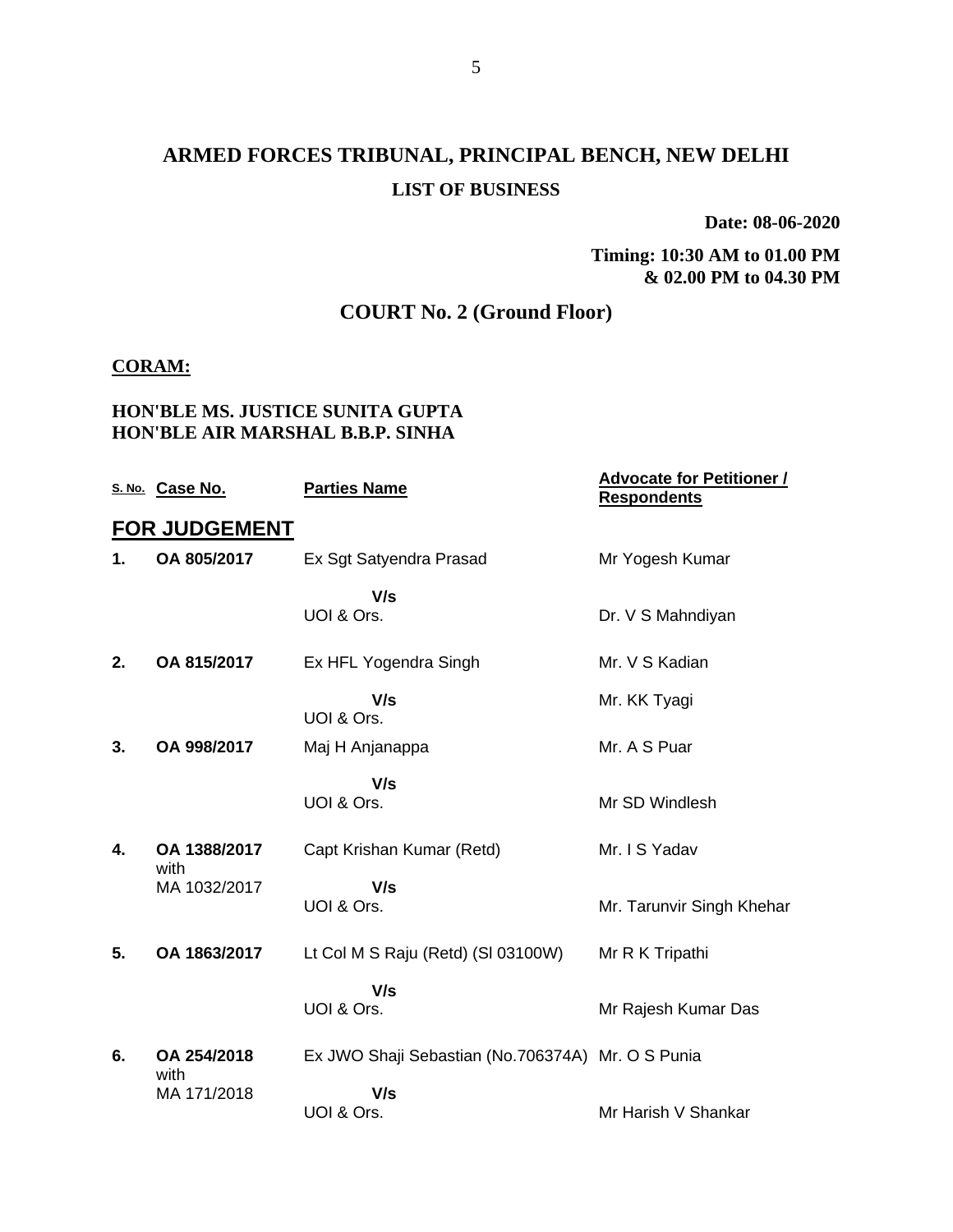| 7.  | OA 367/2018                        | (No.-8970425N) Ex Ac (U/T) Avadhesh Mr Virender Singh Kadian<br>Kumar |                          |
|-----|------------------------------------|-----------------------------------------------------------------------|--------------------------|
|     |                                    | V/s<br>UOI & Ors.                                                     | Mr. V S Tomar            |
| 8.  | OA 400/2018                        | Ex MWO Bindeshwari Mandal                                             | Mr. V S Kadian           |
|     |                                    | V/s<br>UOI & Ors.                                                     | Mr VS Tomar              |
| 9.  | OA 602/2018<br>with                | No 4069185W Ex Rfn Prem Vallabh                                       | Mr. V S Kadian           |
|     | MA 493/2018                        | V/s<br><b>UOI &amp; ORS</b>                                           | Mr Arvind Patel          |
| 10. | OA 646/2018                        | Sub Sunil Kumar Istwal (Retd) (JC-<br>378698M                         | Mr. Sukhjinder Singh     |
|     |                                    | V/s<br>UOI & Ors.                                                     | Mr Shyam Narayan         |
| 11. | OA 647/2018<br>with                | No. 660221H Ex Sgt J N Christian                                      | Mr. S C Jaidwal          |
|     | MA 514/2018                        | V/s<br>UOI & Ors.                                                     | Mr Shyam Narayan         |
| 12. | OA 679/2018                        | 13985851-X Ex Nk Rakesh Kumar                                         | Mr. Praveen Kumar        |
|     | with<br>MA 541/2018                | V/s<br>UOI & Ors.                                                     | Mr. Y P Singh            |
| 13. | OA 703/2018                        | IC-45028M Col A K Thakur (Retd)                                       | Mr. V S Kadian           |
|     |                                    | V/s<br>UOI & Ors.                                                     | Mr VS Tomar              |
| 14. | OA 712/2018<br>with<br>MA 589/2018 | IC-39543H Col Navdeep Singh Lamba<br>(Retd)                           | Mr. Rajendra Kumar       |
|     |                                    | V/s<br>UOI & Ors.                                                     | Ms Barkha Babbar         |
| 15. | OA 789/2018                        | No. 691265 Ex AC Ranvir Singh                                         | Mr. V S Kadian           |
|     | with<br>MA 661/2018                | V/s<br>UOI & Ors.                                                     | Mr. V S Tomar            |
| 16. | OA 918/2018<br>with<br>MA 784/2018 | Ex Spr Hari Bandhu Sahu (No<br>1480970-X)                             | Mr Virender Singh Kadian |
|     |                                    | V/s<br>UOI & Ors.                                                     | Mr. Shyam Narayan        |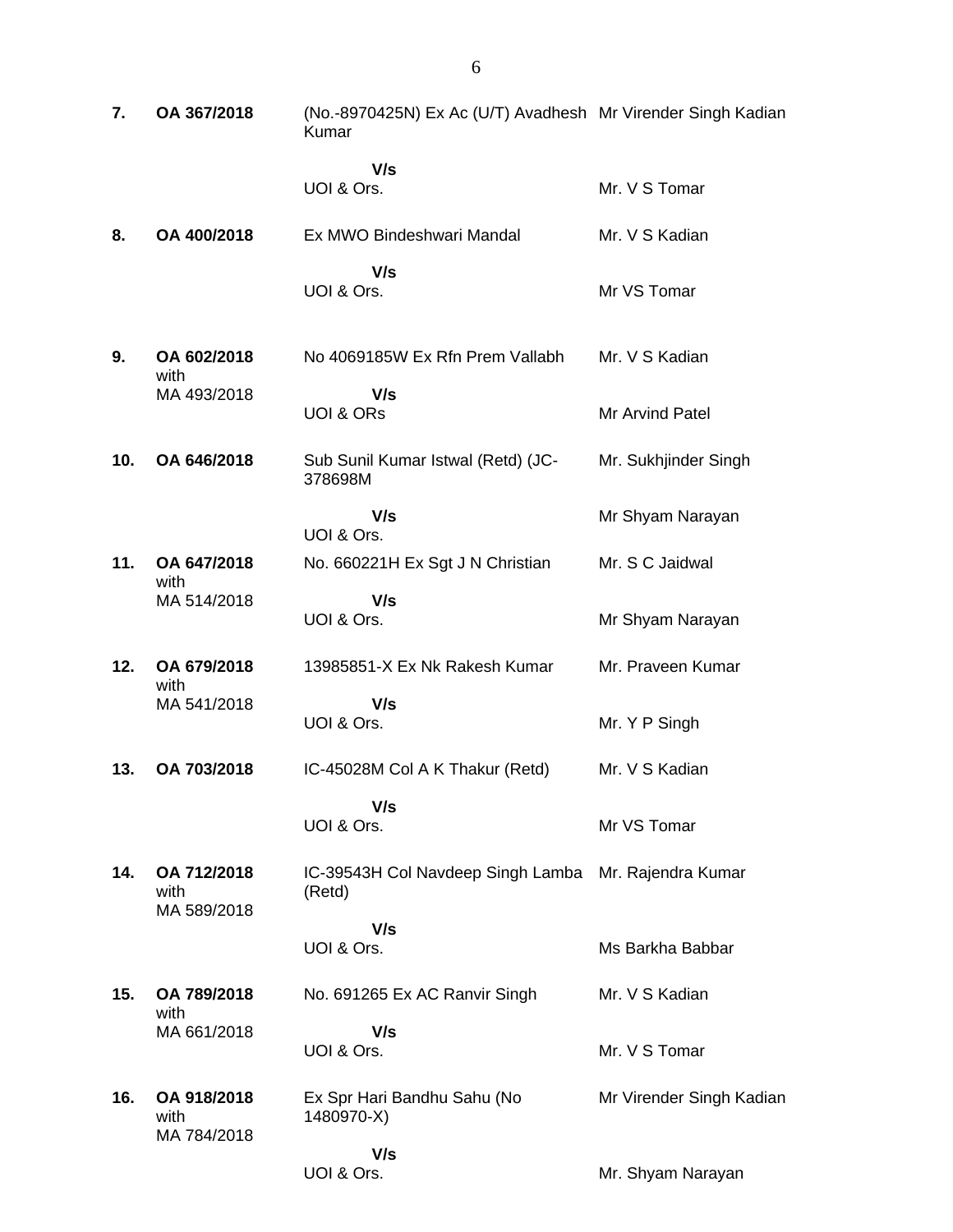| 17. | OA 1039/2018<br>with<br>MA 920/2018 | No 14348940-X Ex Gnr Suresh<br>Chandra     | Mr Virender Singh Kadian |
|-----|-------------------------------------|--------------------------------------------|--------------------------|
|     |                                     | V/s                                        |                          |
|     |                                     | UOI & Ors.                                 | Mr YP Singh              |
| 18. | OA 1302/2018<br>with<br>MA 647/2019 | Rakesh Kumar Ex SWA-3 (No<br>181361K)      | Mr. Ved Prakash          |
|     |                                     | V/s                                        |                          |
|     |                                     | UOI & Ors.                                 | Mr. V S Tomar            |
| 19. | OA 518/2019<br>with<br>MA 1091/2019 | No. 13937165-M Ex Hay Chhatar Pal<br>Singh | Mr. S M Dalal            |
|     |                                     | V/s                                        |                          |
|     |                                     | UOI & Ors.                                 | Mr. Arvind Patel         |
| 20. | OA 637/2019<br>with                 | IC-28510X Maj Gen KP Sinha (Retd)          | Mr. Shakti Chand Jaidwal |
|     | MA 1219/2019                        | V/s                                        |                          |
|     |                                     | UOI & Ors.                                 | Mr. V S Tomar            |

#### **THIS BENCH WILL ASSEMBLE AFTER PRONOUNCEMENT OF JUDGEMENTS IN ITEM NO 1 TO 20 MENTIONED ABOVE**

#### **CORAM:**

#### **HON'BLE MS. JUSTICE SUNITA GUPTA HON'BLE LT. GEN. PHILIP CAMPOSE**

### **ADMISSION MATTERS**

| 1. | OA 568/2020<br>with | Smt Lachhimi                                                              | Mr. US Maurya           |
|----|---------------------|---------------------------------------------------------------------------|-------------------------|
|    | MA 684/2020         | V/s<br>UOI & Ors.                                                         | None                    |
| 2. | OA 571/2020         | 796179 Sgt Arun Rana (Retd)                                               | Mr Manoj Kumar Gupta    |
|    |                     | V/s<br>UOI & Ors.                                                         | None                    |
| 3. | OA 572/2020         | No. 1464952L Ex Nk Shankar Datt                                           | Mr. Ashok Kumar         |
|    |                     | V/s<br>UOI & Ors.                                                         | None                    |
| 4. | OA 573/2020         | No. 13883920P Ex Hav (Hony Nb)<br>Sub) Dhanesh Kumar<br>V/s<br>UOI & Ors. | Mr. Ashok Kumar<br>None |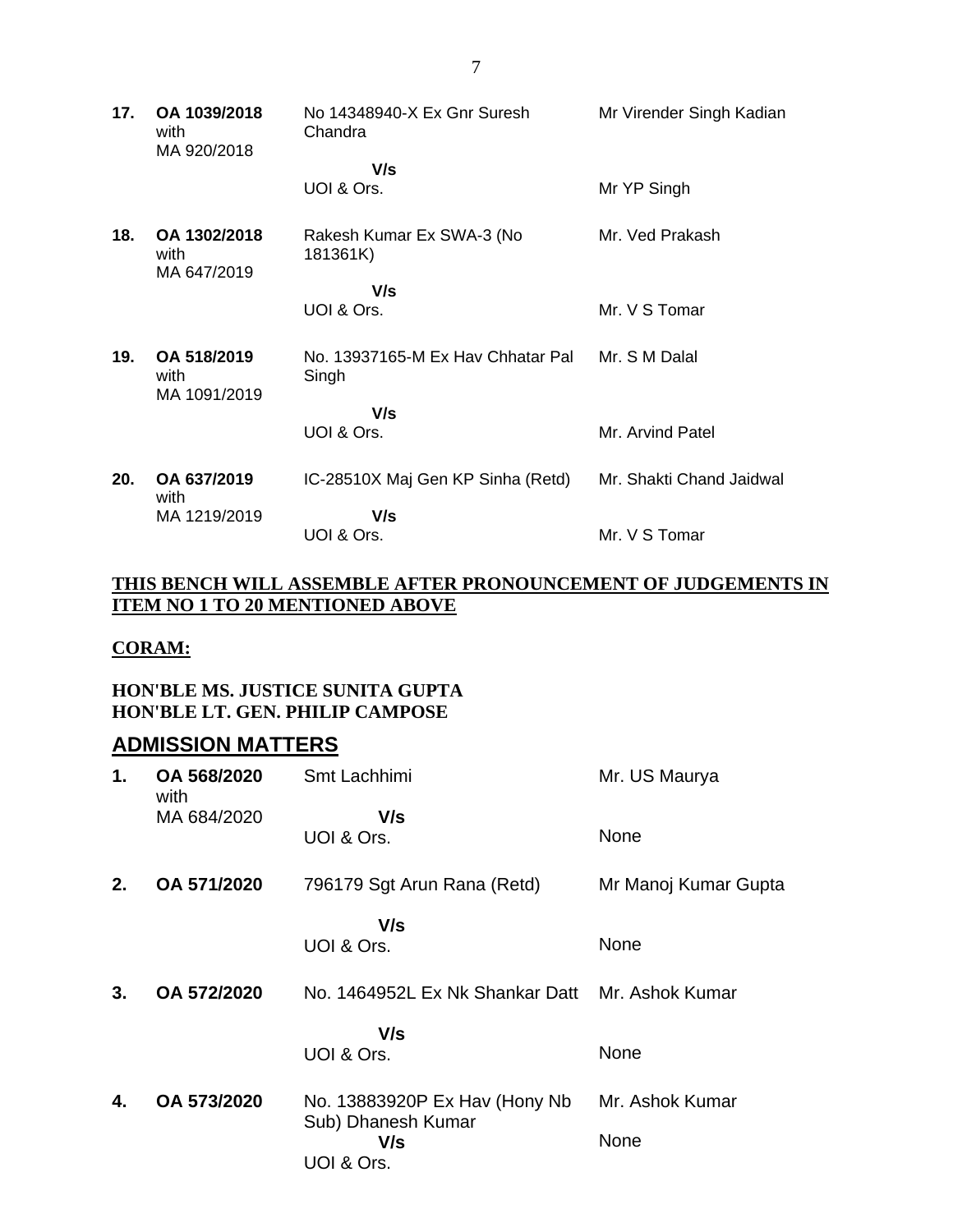| 5.  | OA 574/2020                                           | No. 14523757N Ex Hav (Hony Nb)<br>Sub) Devendra Kumar Sharma                    | Mr. Ashok Kumar              |
|-----|-------------------------------------------------------|---------------------------------------------------------------------------------|------------------------------|
|     |                                                       | V/s<br>UOI & Ors.                                                               | None                         |
|     | <u>MA (EXECUTION)</u>                                 |                                                                                 |                              |
| 6.  | MA 2869/2019<br>in<br>OA 2007/2018                    | JC-762393W Sub (Hony Sub Maj)<br>Nimat Chandra Karmarkar                        | Mr. S S Pandey & Associates  |
|     |                                                       | V/s<br>UOI & Ors.                                                               | Mr V Pattabhi Ram            |
| 7.  | MA 2870/2019<br>ın<br>OA 1607/2018                    | JC-761113L Sub (Hony Lt) Dhaneswar Mr. S S Pandey & Associates<br>Lenka (Retd.) |                              |
|     |                                                       | V/s<br>UOI & Ors.                                                               | Mr KK Tyagi                  |
| 8.  | MA 2871/2019<br>ın                                    | JC-761103F Sub Md. Anisur Rahaman Mr S S Pandey & Associates<br>(Retd.)         |                              |
|     | OA 1985/2018                                          | V/s<br>UOI & Ors                                                                | Mr Avdhesh Kumar Singh       |
|     | <u>MA (OTHERS)</u>                                    |                                                                                 |                              |
| 9.  | MA 2747/2019 &<br>MA 2748/2019                        | Col (TS) Sudhir Kumar Sharma (Retd.) Ms Priyadarshi Chaitanyashil               |                              |
|     | ın<br>OA 1973/2017                                    | V/s<br>UOI & Ors.                                                               | Dr. Vijendra Singh Mahndiyan |
| 10  | MA 693/2020<br>ın<br>OA 2110/2019                     | Ex Nb Sub Sunil Kumar KP (JC<br>341870L)                                        | Mr. Ajit Kakkar              |
|     |                                                       | V/s<br>UOI & Ors                                                                | Mr. Tarunvir Singh Khehar    |
| 11. | MA 694/2020<br>in OA (Appeal)                         | Ex Sep Surendra Singh (14836752M)                                               | Mr. Ajit Kakkar              |
|     | 1978/2019<br>[OA (Appeal)<br>01/2019 (RB,<br>Jaipur)] | V/s<br>UOI & Ors                                                                | Mr. Shyam Narayan            |
|     | <b>PLEADINGS NOT COMPLETE</b>                         |                                                                                 |                              |
| 12. | OA 352/2018                                           | Lt Col Raj Singh (Retd.) (IC-54974M)                                            | Mr. Mohan Kumar & Associates |
|     |                                                       | V/s<br>UOI & Ors.                                                               | Mr. Tarunvir Singh Khehar    |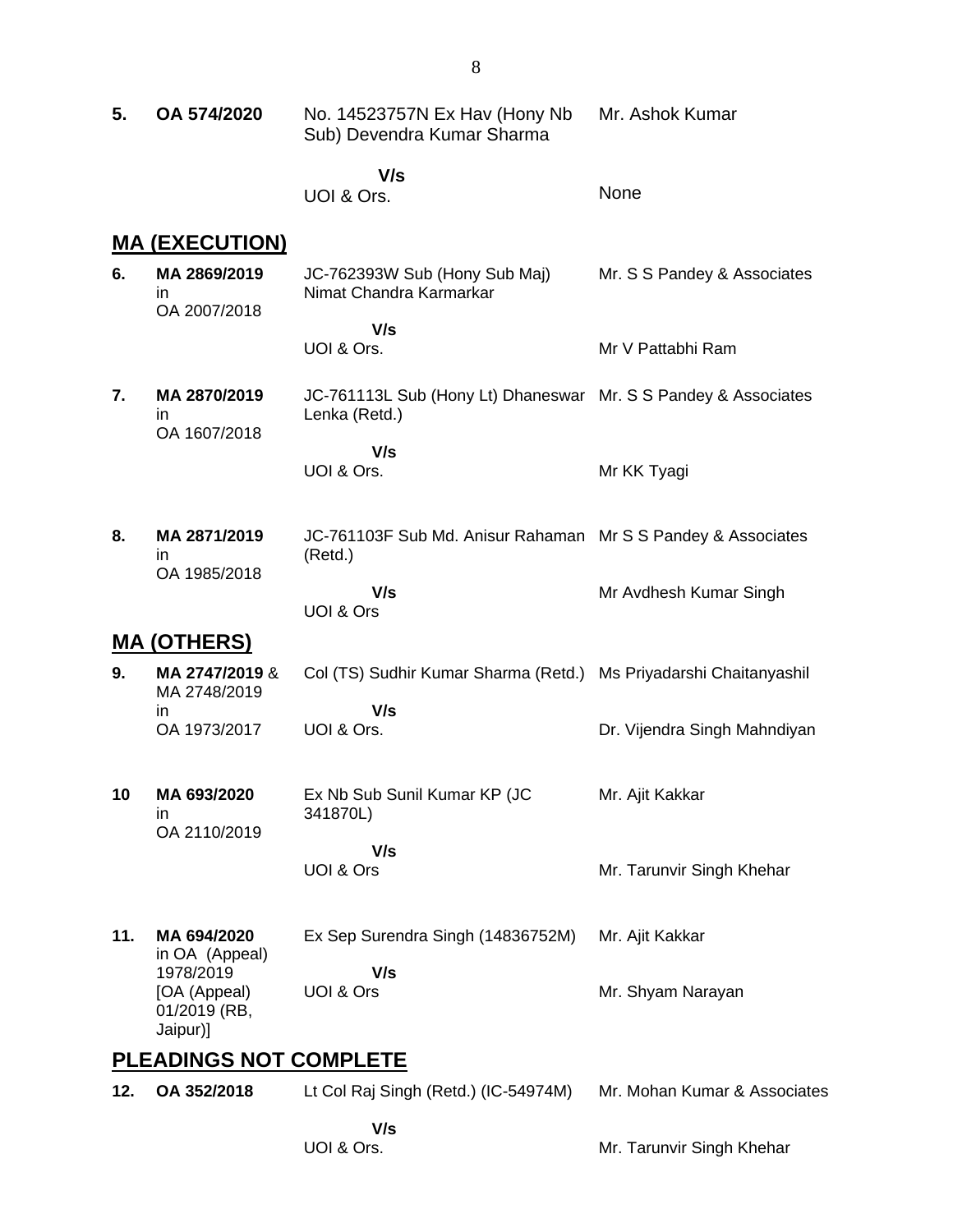| 13. | OA 706/2018                          | SS-39698X Ex Maj Saurabh Vikas                     | Mr. S S Pandey & Associates  |
|-----|--------------------------------------|----------------------------------------------------|------------------------------|
|     |                                      | V/s<br>UOI & Ors.                                  | Mr V Pattabhi Ram            |
| 14. | OA 2085/2018<br>with<br>MA 2294/2018 | No. 1049201 Ex LD Amar Singh<br>Rathee             | Mr. Virender Singh Kadian    |
|     |                                      | V/s<br>UOI & Ors.                                  | Mr Rajesh Kumar Das          |
| 15. | OA 2087/2018                         | Ex Nk Jagir Singh (No 4549134K)                    | Mr Virender Singh Kadian     |
|     |                                      | V/s<br>UOI & Ors.                                  | Mr Rajesh Kumar Das          |
| 16. | OA 2088/2018                         | Ex Nk Pratap Ram (No 4172850N)                     | Mr Virender Singh Kadian     |
|     |                                      | V/s<br>UOI & Ors.                                  | Mr. Rajesh Kumar Das         |
| 17. | OA 707/2019<br>with                  | No 136558K Ex PO Com (EW)<br>Sarvendra Kumar Singh | Mr. Virender Singh Kadian    |
|     | MA 1305/2019 &<br>131/2020           | V/s<br>UOI & Ors.                                  | Dr. Vijendra Singh Mahndiyan |
| 18. | OA 717/2019<br>with                  | No 1064103W Ex LD Jagdish                          | Mr. VS Kadian                |
|     | MA 1323/2019                         | V/s<br>UOI & Ors.                                  | Mr. Ashok Chaitanya          |
| 19. | OA 725/2019                          | No. 137475-W Ex PO ELR Dheer<br>Singh              | Mr. Virender Singh Kadian    |
|     |                                      | V/s<br>UOI & Ors.                                  | Mr. Anil Gautam              |
| 20. | OA 1105/2019                         | Ex Nk Surender Kumar (No<br>14653297F)             | Mr. Ved Prakash              |
|     |                                      | V/s<br>UOI & Ors.                                  | Mr. J S Yadav                |
| 21. | OA 1560/2019<br>with<br>MA 2519/2019 | 684627T JWO Umesha Uppalike<br>(Retd)              | Mr. Manoj Kr Gupta           |
|     |                                      | V/s<br>UOI & Ors.                                  | Mr. Tarunvir Singh Khehar    |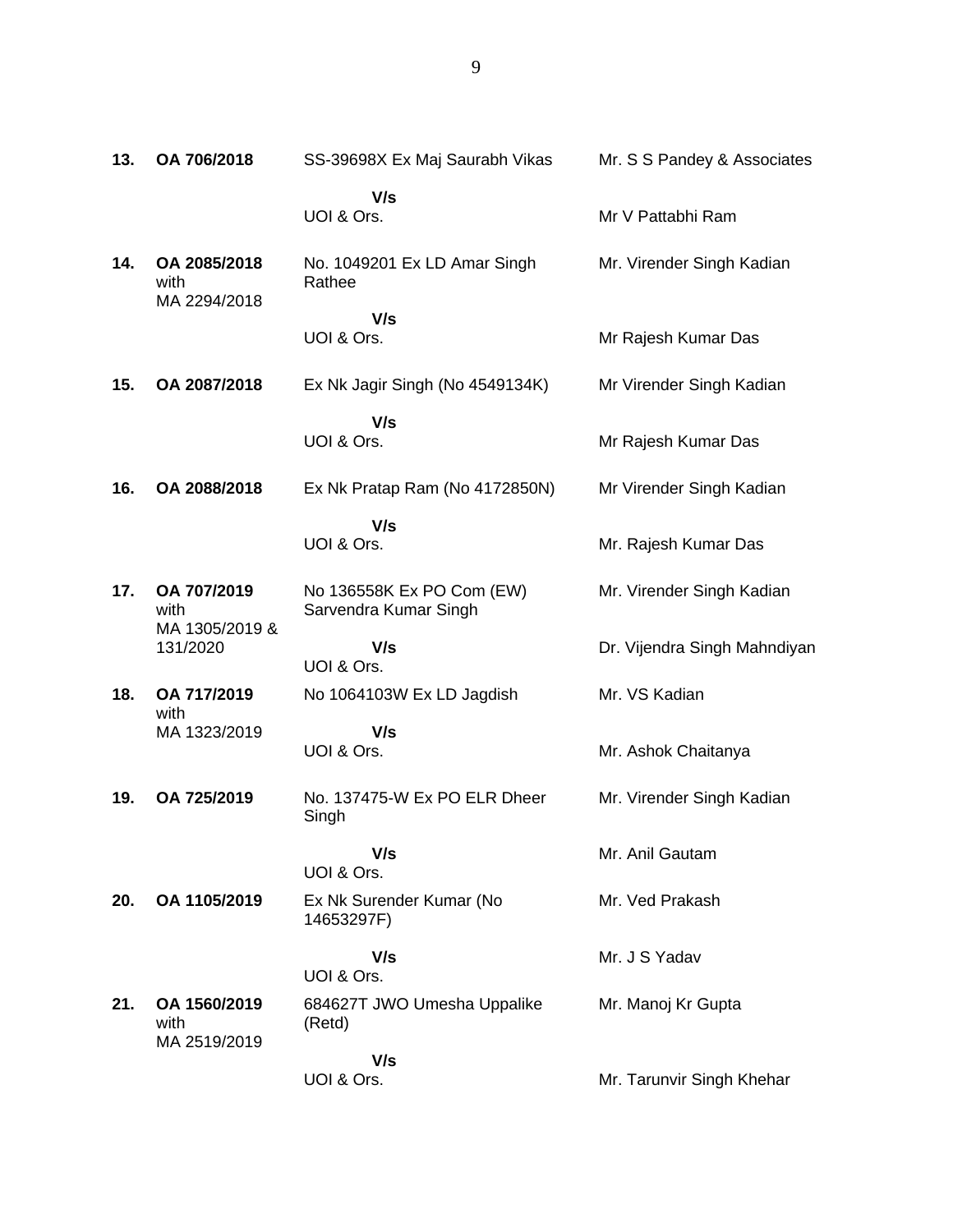| 22. | OA 1710/2019 | Ex LEM(P) Radha Charan (NO<br>138436B)                    | Mr. Ved Prakash                            |
|-----|--------------|-----------------------------------------------------------|--------------------------------------------|
|     |              | V/s<br>UOI & Ors.                                         | Mr Anil Gautam                             |
| 23. | OA 1711/2019 | No 16014595W Ex Rifleman Vinaya<br>Rana (Retd)            | Mr. Ashish Chauhan & Mr<br>Kushagra Bansal |
|     |              | V/s<br>UOI & Ors.                                         | Mr DK Sabat                                |
| 24. | OA 1712/2019 | Ex POA (GW) Ashok Kumar<br>Chourasiya (No 138286N)<br>V/s | Mr. Ved Prakash                            |
|     |              | UOI & Ors.                                                | Mr Arvind Patel                            |

## **PLEADINGS COMPLETE**

### **DATES WILL BE GIVEN BY THE TRIBUNAL OFFICER - ORDERS WILL BE UPLOADED ON THE WEBSITE**

| 25. | OA 694/2015<br>with         | Ex Swr Jagbir Singh                           | Mr. A K Trivedi & Associates                                  |
|-----|-----------------------------|-----------------------------------------------|---------------------------------------------------------------|
|     | MA 748/2015                 | V/s                                           |                                                               |
|     |                             | UOI & Ors.                                    | Dr Vijendra Singh Mahndiyan                                   |
| 26. | OA 1152/2016                | Ex Rfn /WM Jagsir Singh                       | Mr. Mohan Kumar, Rashmi Singh<br>& Rohit Pratap & Assocaiates |
|     |                             | V/s                                           |                                                               |
|     |                             |                                               | Mr Arvind Patel                                               |
|     |                             | UOI & Ors.                                    |                                                               |
| 27. | OA 1936/2017                | Maj Gen Navneet Khanna (Retd) (IC-<br>37793L) | Mr. I S Singh/Abhishek Singh                                  |
|     |                             | V/s                                           |                                                               |
|     |                             | UOI & Ors.                                    | Mr. S P Sharma                                                |
|     |                             |                                               |                                                               |
| 28. | OA 328/2017                 | Col J K Satpathy                              | Mr. Rajiv Manglik                                             |
|     |                             | V/s                                           |                                                               |
|     |                             | UOI & Ors.                                    | Dr. Vijendra Singh Mahndiyan                                  |
|     |                             |                                               |                                                               |
| 29. | TA 544/2010<br>with         | Maj Anand Kumar                               | Mr. PDP Deo & Ms. Monica Nagi                                 |
|     | MA 319/2011 &               | V/s                                           |                                                               |
|     | 67/2013<br>WP (C) 1600/2002 | UOI & Ors.                                    | Mr Ashok Chaitanya                                            |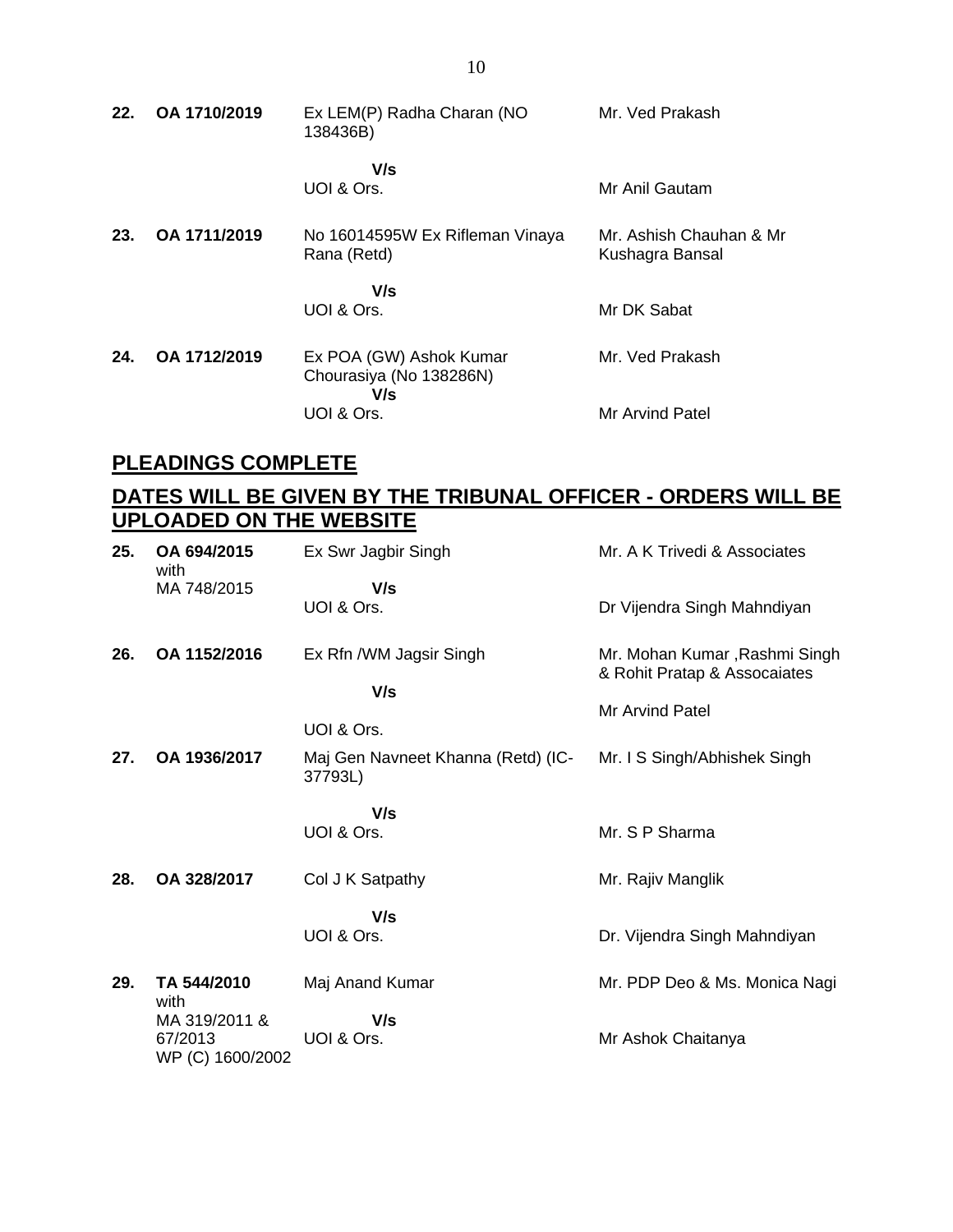## **HON'BLE MS. JUSTICE SUNITA GUPTA**

|               | S. No. Case No.                | <b>Parties Name</b>     | <b>Advocate for Petitioner /</b><br><b>Respondents</b> |
|---------------|--------------------------------|-------------------------|--------------------------------------------------------|
|               | <b>MA (OTHERS)</b>             |                         |                                                        |
| $\mathbf 1$ . | MA 321/2018<br>in              | UOI & Ors               | Dr Vijendra Singh Mahndiyan                            |
|               | RA (Diary No<br>10920/2018     | V/s                     |                                                        |
|               | in OA 64/2016<br>(RB, CHENNAI) | Ex Sep M Anthony Victor | Mr M.K. Sikdar & Mr SS Pandey<br>(AC)                  |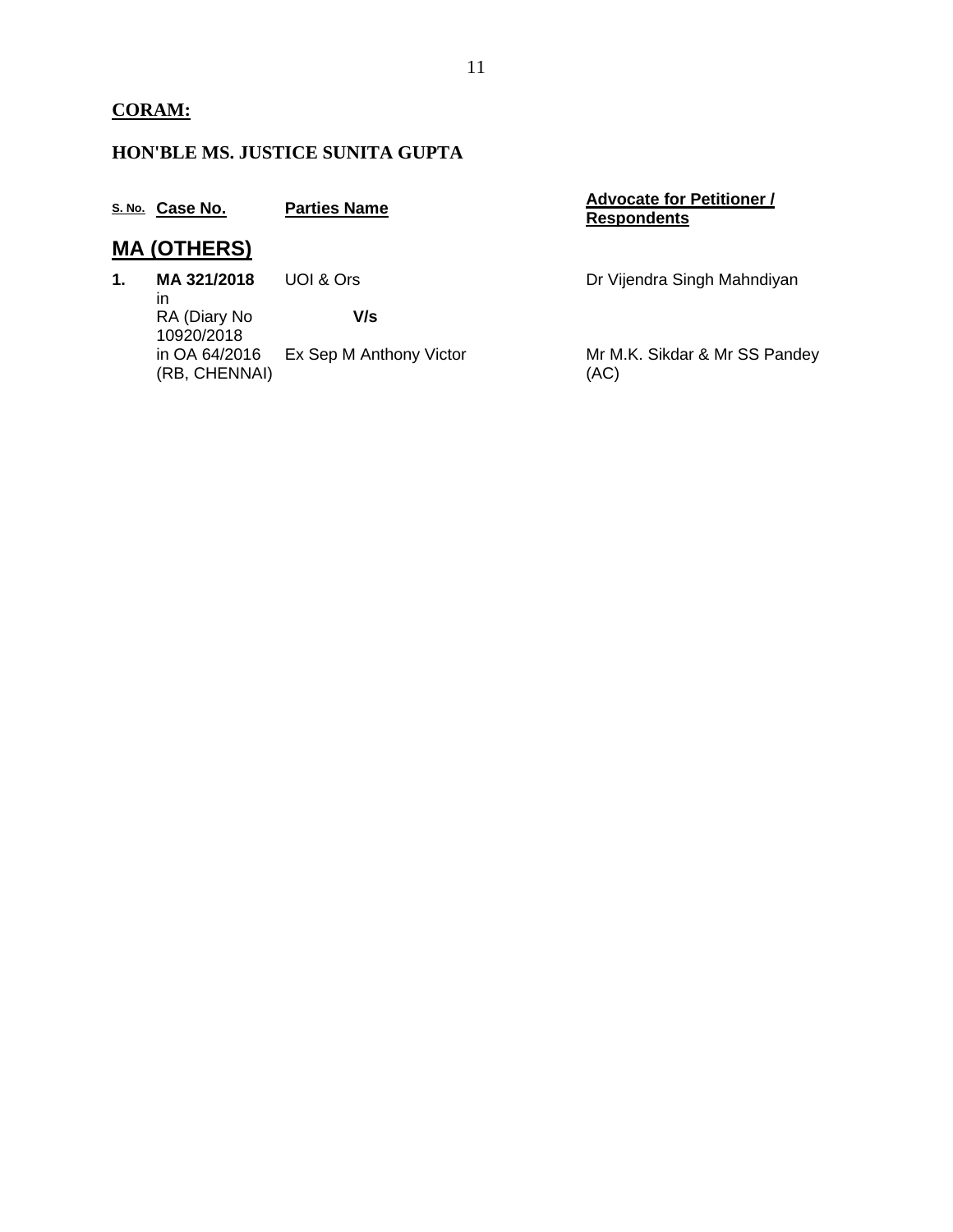# **ARMED FORCES TRIBUNAL, PRINCIPAL BENCH, NEW DELHI LIST OF BUSINESS**

**Date: 08-06-2020**

**Timing: 11:00 AM**

### **PRINCIPAL REGISTRAR COURT**

|    | S. No. Case No.                      | <b>Parties Name</b>                                   | <b>Advocate for Petitioner /</b><br><b>Respondents</b> |
|----|--------------------------------------|-------------------------------------------------------|--------------------------------------------------------|
|    | <b>For Appearance/Direction</b>      |                                                       |                                                        |
| 1. | OA 200/2018<br>with                  | No. 13826261-M Ex Hav Lekhraj Singh Mr. Praveen Kumar |                                                        |
|    | MA 135/2018                          | V/s<br>UOI & Ors.                                     | Mr. Tarunvir Singh Khehar                              |
| 2. | OA 1438/2018<br>with                 | Ex Nk Ami Lal (No 2872730P)                           | Mr JP Sharma & Associates                              |
|    | MA 1935/2018 &<br>1936/2018          | V/s<br>UOI & Ors.                                     | Mr. Shyam Narayan                                      |
| 3. | OA 918/2019<br>with                  | Col BK Chhimwal (Retd) (IC 39043 L)                   | Mr VS Kadian & Mr KR Verma                             |
|    | MA 1563/2019                         | V/s<br>UOI & Ors.                                     | Ms Suman Chauhan                                       |
| 4. | OA 919/2019<br>with<br>MA 1565/2019, | Smt Saberi Sen W/o Ex Cpl Saktimoy<br>Sen (No 200820) | Mr Charan Singh & Rajkumar                             |
|    | 2953/2019 &<br>2954/2019             | V/s<br>UOI & Ors.                                     | Mr. Anil Gautam                                        |
| 5. | OA 920/2019<br>with<br>MA 1566/2019  | Ex JWO Induchoodan CV (No<br>746663F)                 | Mr. Ved Prakash                                        |
|    |                                      | V/s<br>UOI & Ors.                                     | Mr. Harish V Shankar                                   |
| 6. | OA 922/2019<br>with                  | Ex Capt Ajit Kumar (IC 53252 N)                       | Mr SS Pandey & Associates                              |
|    | MA 1568/2019                         | V/s<br>UOI & Ors.                                     | Mr. Neeraj, Sr. CGSC                                   |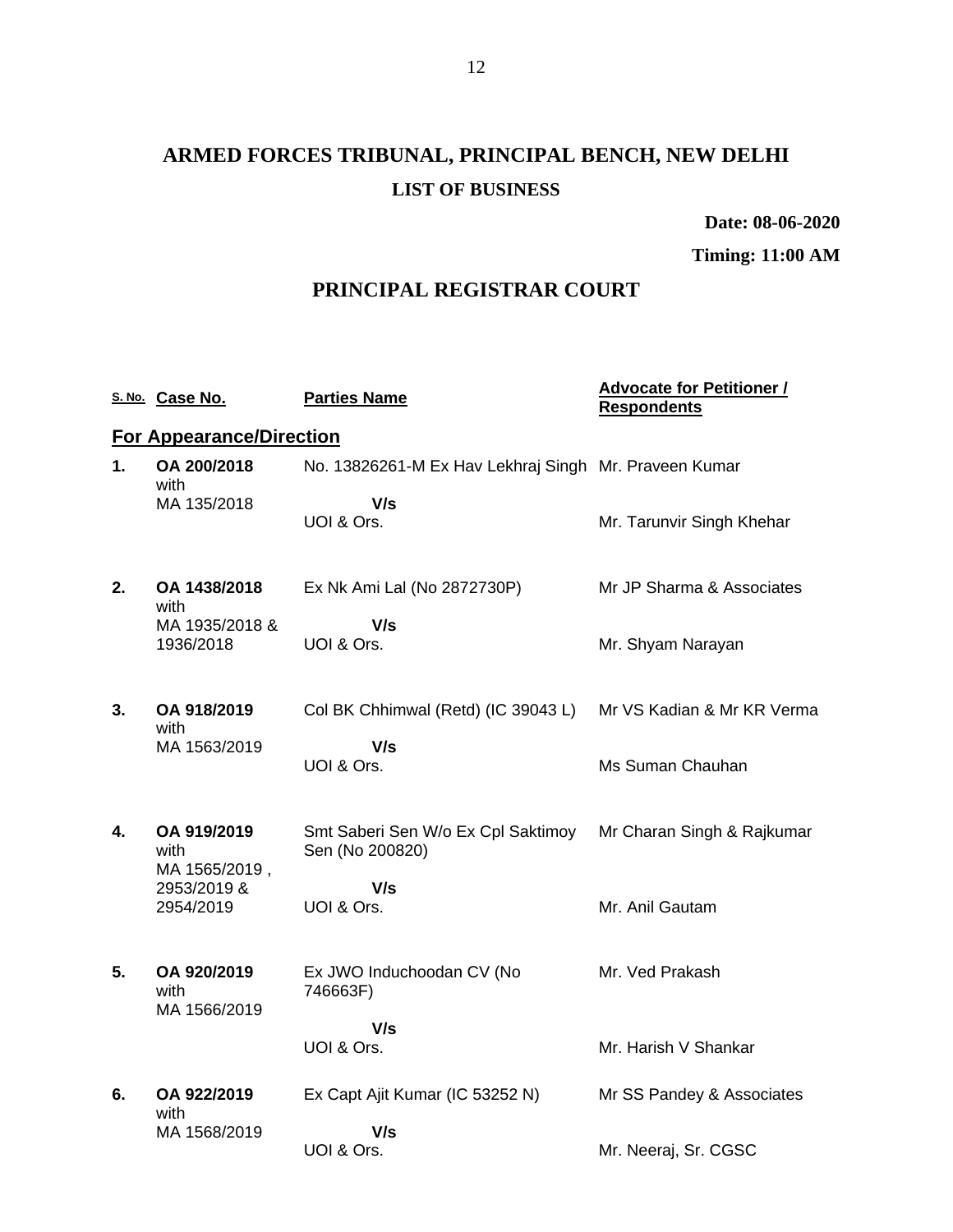| 7.  | OA 1069/2019<br>with<br>MA 1738/2019 | No. 18308 Flt Lt Surender Singh<br>Dabas (Retd.)              | Mr. Baljeet Singh               |
|-----|--------------------------------------|---------------------------------------------------------------|---------------------------------|
|     |                                      | V/s                                                           |                                 |
|     |                                      | UOI & Ors.                                                    | Mr. Harish V Shankar            |
| 8.  | OA 1090/2019<br>with<br>MA 1768/2019 | TJ-6624H Ex Nb Sub Ashok Kumar<br><b>Barua</b>                | Mr. S M Dalal                   |
|     |                                      | V/s<br>UOI & Ors.                                             | Mr. S D Windlesh                |
| 9.  | OA 1208/2019                         | Ex Sgt Sudesh Pal (723328)                                    | Ms. Pallavi Awasthi             |
|     |                                      | V/s<br>UOI & Ors.                                             | Mr. Ashok Chaitanya             |
| 10. | OA 1209/2019<br>with<br>MA 495/2020  | Smt Asha D/o Late Ex Sgt PC Singh<br>(No 614314)              | Mr Manoj Kr Gupta               |
|     |                                      | V/s<br>UOI & Ors.                                             | Mr. Anil Gautam                 |
| 11. | OA 1288/2019<br>with<br>MA 2025/2019 | Smt Vedwati W/O No 7114323 Late<br>Sepoy Rampat               | Mr. Gagandeep Kulyana           |
|     |                                      | V/s<br>UOI & Ors.                                             | Mr. Shyam Narayan               |
| 12. | OA 1290/2019                         | Brig LI Singh (Retd) (IC 41582 A)                             | Mr SS Pandey & Associates       |
|     |                                      | V/s<br>UOI & Ors.                                             | Mr. Rajeev Kumar                |
| 13. | OA 1294/2019                         | No. 652021 Ex JWO Rana Ranjit Singh Mr. Virender Singh Kadian |                                 |
|     | with<br>MA 2035/2019                 | V/s<br>UOI & Ors.                                             | Dr. Vijendra Singh Mahndiyan    |
| 14. | OA 1295/2019<br>with<br>MA 2036/2019 | Mrs Kamlesh P Singh W/o Late Brig<br>Pardaman Singh (IC 8402) | Mr Anil Srivastava & Associates |
|     |                                      | V/s<br>UOI & Ors.                                             | None                            |
| 15. | OA 1297/2019<br>with<br>MA 2038/2019 | Nk Parshotam Singh (No 3984737 W)<br>(Retd)                   | Mr Virender Singh Kadian        |
|     |                                      | V/s<br>UOI & Ors.                                             | Ms. Suman Chauhan               |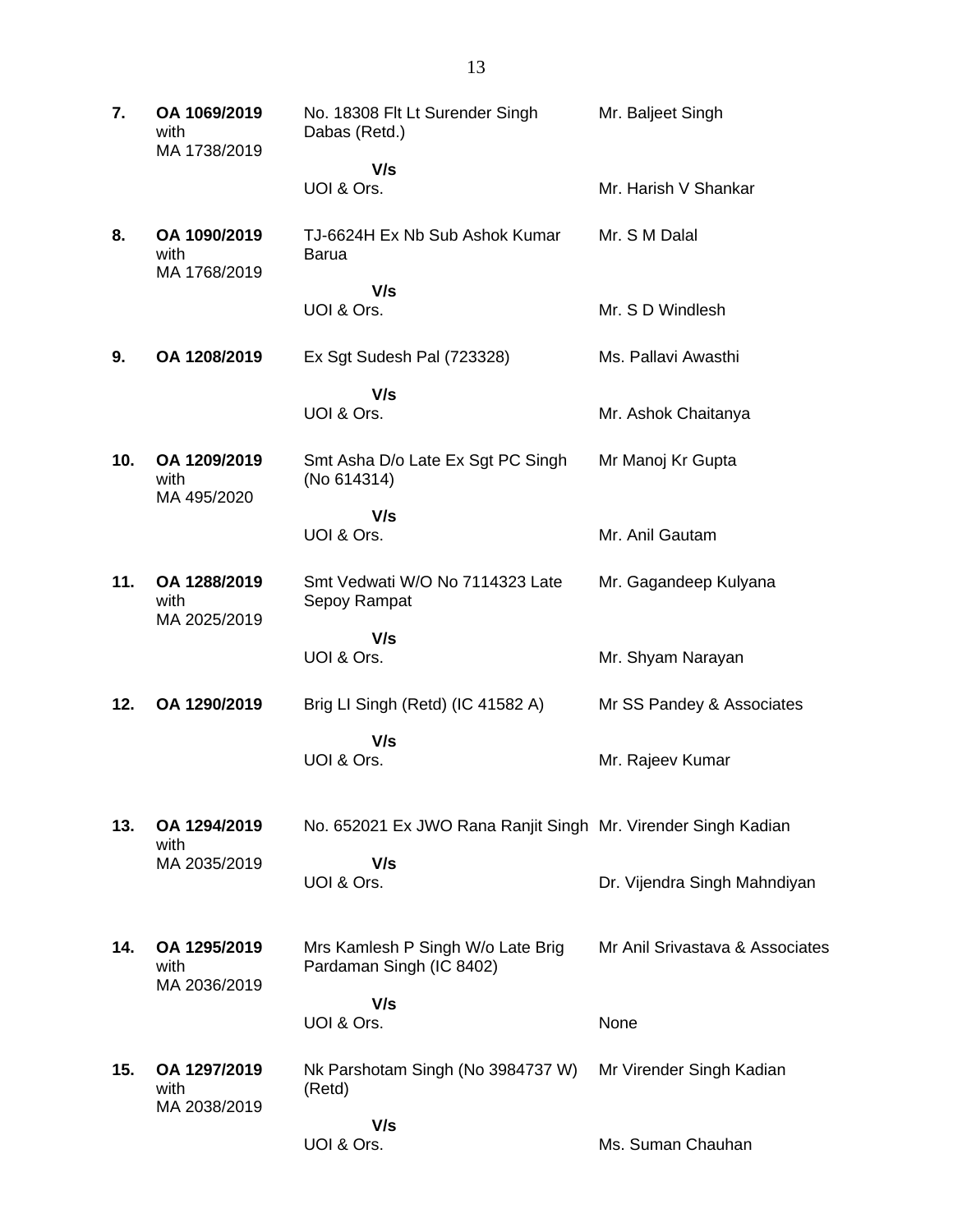| 16. | OA 1432/2019                         | Ex LS (GS) Dheeraj Kumar (No<br>137156 W)             | Mr JP Sharma & Associates               |
|-----|--------------------------------------|-------------------------------------------------------|-----------------------------------------|
|     |                                      | V/s<br>UOI & Ors.                                     | Mr. Karan Singh Bhati, Sr.<br>CGSC      |
| 17. | OA 1435/2019                         | No. 15612009-L Ex GDSM Balram<br>Sharma<br>V/s        | Mr. Virender Singh Kadian               |
|     |                                      | UOI & Ors.                                            | Mr. S D Windlesh                        |
| 18. | OA 1502/2019<br>with                 | EX Hav Puran Singh (No 4069632P)                      | Mr. Praveen Kumar                       |
|     | MA 2429/2019                         | V/s<br>UOI & Ors.                                     | Mr Avdhesh Kumar Singh                  |
| 19. | OA 1653/2019<br>with                 | No 1433514 Ex Nk Narain Singh                         | Mr. Shakti Chand Jaidwal                |
|     | MA 2596/2019                         | V/s<br>UOI & Ors.                                     | Mr. Rajeev Kumar                        |
| 20. | OA 1657/2019<br>with                 | Ex Sgt Man Mohan (654345)                             | Mr. Baljeet Singh                       |
|     | MA 2597/2019                         | V/s<br>UOI & Ors.                                     | Mr. Prabodh Kumar                       |
| 21. | OA 1662/2019                         | Air Cmde Ram Pratap Singh (Retd)<br>(No 18479)<br>V/s | Mr Baljeet Singh and Deepika<br>Sheoran |
|     |                                      | UOI & Ors.                                            | Mr. Y P Singh                           |
| 22. | OA 1664/2019                         | No. 17902 Gp Capt Anil Kumar Gupta<br>(Retd.)         | Mr. Baljeet Singh                       |
|     |                                      | V/s<br>UOI & Ors.                                     | Mr. Rajesh Kumar Das                    |
| 23. | OA 1985/2019                         | Gp Capt Vijay Bharati Sethi (Retd) (No<br>18305F)     | Mr. Baljeet Singh                       |
|     |                                      | V/s<br>UOI & Ors.                                     | Mr. S P Sharma                          |
| 24. | OA 1991/2019<br>with<br>MA 2921/2019 | Ex Rect Gyandra Nath Mishra (No<br>13676071)          | Mr Manoj Kr Gupta                       |
|     |                                      | V/s<br>UOI & Ors.                                     | Mr. Waize Ali Noor                      |
| 25. | OA 1998/2019                         | Ex Hon LT MCEL(R) I Ramesh Singh<br>(No 160382F)      | Mr. Ved Prakash                         |
|     |                                      | V/s<br>UOI & Ors.                                     | Mr. V S Tomar                           |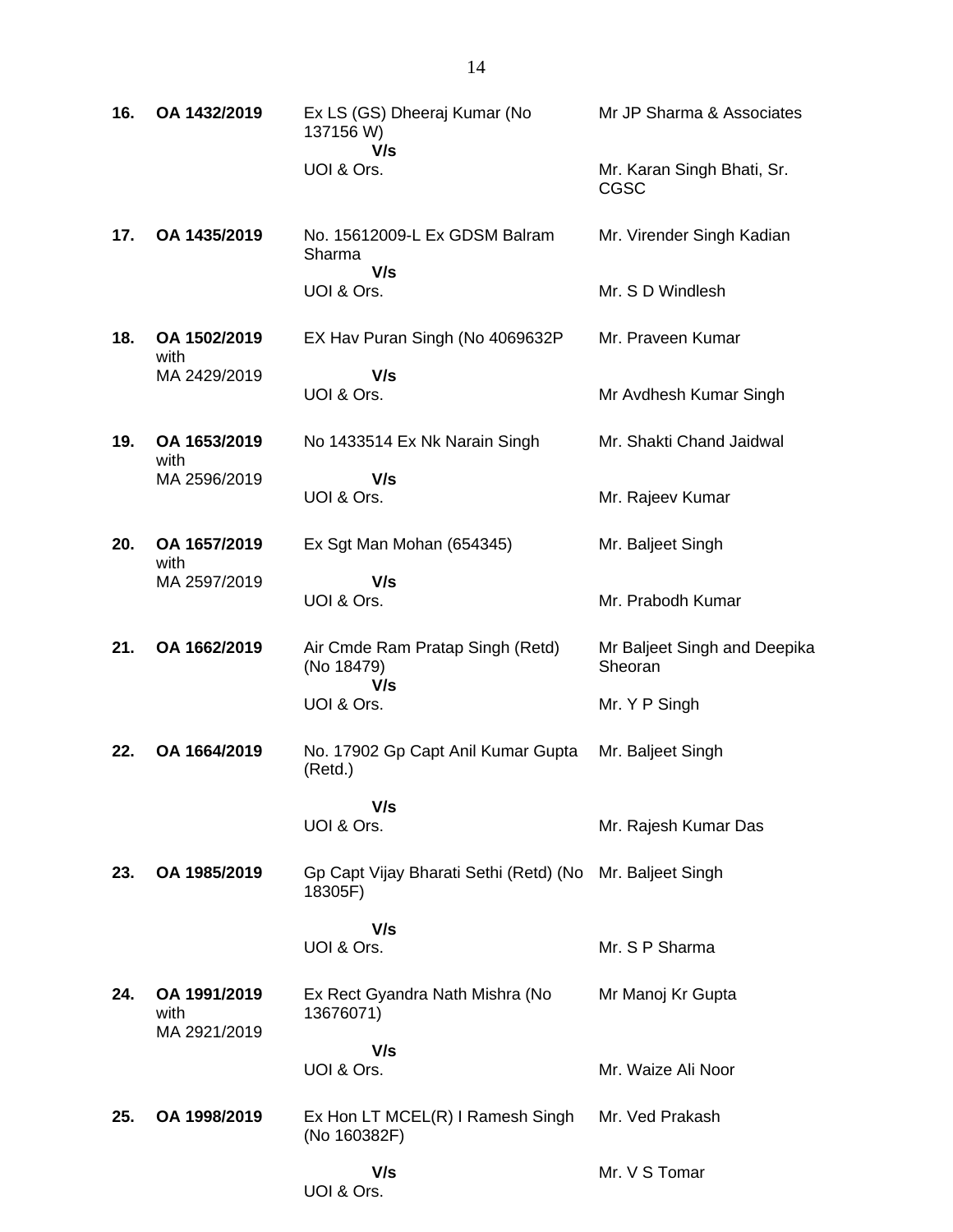| 26. | OA 1999/2019                         | SL-4086F Lt Col Sunil Pankaj Sharma<br>(Retd.)                                   | Mr. Virender Singh Kadian     |
|-----|--------------------------------------|----------------------------------------------------------------------------------|-------------------------------|
|     |                                      | V/s<br>UOI & Ors.                                                                | Ms. Jyotsna Kaushik           |
| 27. | OA 2000/2019                         | Smt Mangej Kanwar Wd/O No<br>2849633L Late Hony Nb Sub<br>Subhkaran Singh<br>V/s | Mr VS Kadian                  |
|     |                                      | UOI & Ors.                                                                       | Mr. Shyam Narayan             |
| 28. | OA 2001/2019                         | Smt Praveen Devi W/O No 14562941P<br>Ex Hav (ACP1) Late Jagdish Chander          | Mr JP Sharma & Associates     |
|     |                                      | V/s                                                                              |                               |
|     |                                      | UOI & Ors.                                                                       | Mr. Neeraj, Sr. CGSC          |
| 29. | OA 2002/2019                         | Ex WO Amitabh Kumar Singh Solanki<br>(No 736195)                                 | Mr Baljeet Singh              |
|     |                                      | V/s                                                                              |                               |
|     |                                      | UOI & Ors.                                                                       | M. Karan Singh Bhati, Sr CGSC |
| 30. | OA 2003/2019<br>with<br>MA 2928/2019 | Smt. Veena Ahluwalia W/o Late Capt<br>Paramjit Singh Ahluwalia (IC-26040)        | Mr. Randhir Singh Kalkal      |
|     |                                      | V/s                                                                              |                               |
|     |                                      |                                                                                  |                               |
|     |                                      | UOI & Ors.                                                                       | None                          |
| 31. | OA 2004/2019<br>with                 | Ex Sgt Shyam Sunder Yadav (775879- Mr. Praveen Kumar<br>T)                       |                               |
|     | MA 2929/2019                         | V/s                                                                              |                               |
|     |                                      | UOI & Ors.                                                                       | Mr. Ashok Chaitanya           |
| 32. | OA 2055/2019                         | Ex Rect Dhan Singh (No 4101368 H)                                                | Mr RK Rastogi                 |
|     |                                      | V/s                                                                              |                               |
|     |                                      | UOI & Ors.                                                                       | Mr KK Tyagi                   |
| 33. | OA 2063/2019                         | Ex Sep/DSC Bhagwan Dass (No<br>9089474 F)                                        | Mr US Maurya                  |
|     |                                      | V/s                                                                              |                               |
|     |                                      | UOI & Ors.                                                                       | Mr. Rajeev Kumar              |
| 34. | OA 2309/2019<br>with                 | L/Dafedar Tejvir Singh (Retd) No<br>1082889W)                                    | Ms Archana Ramesh             |
|     | MA 3209/2019                         | V/s<br>UOI & Ors.                                                                | Mr. S D Windlesh              |